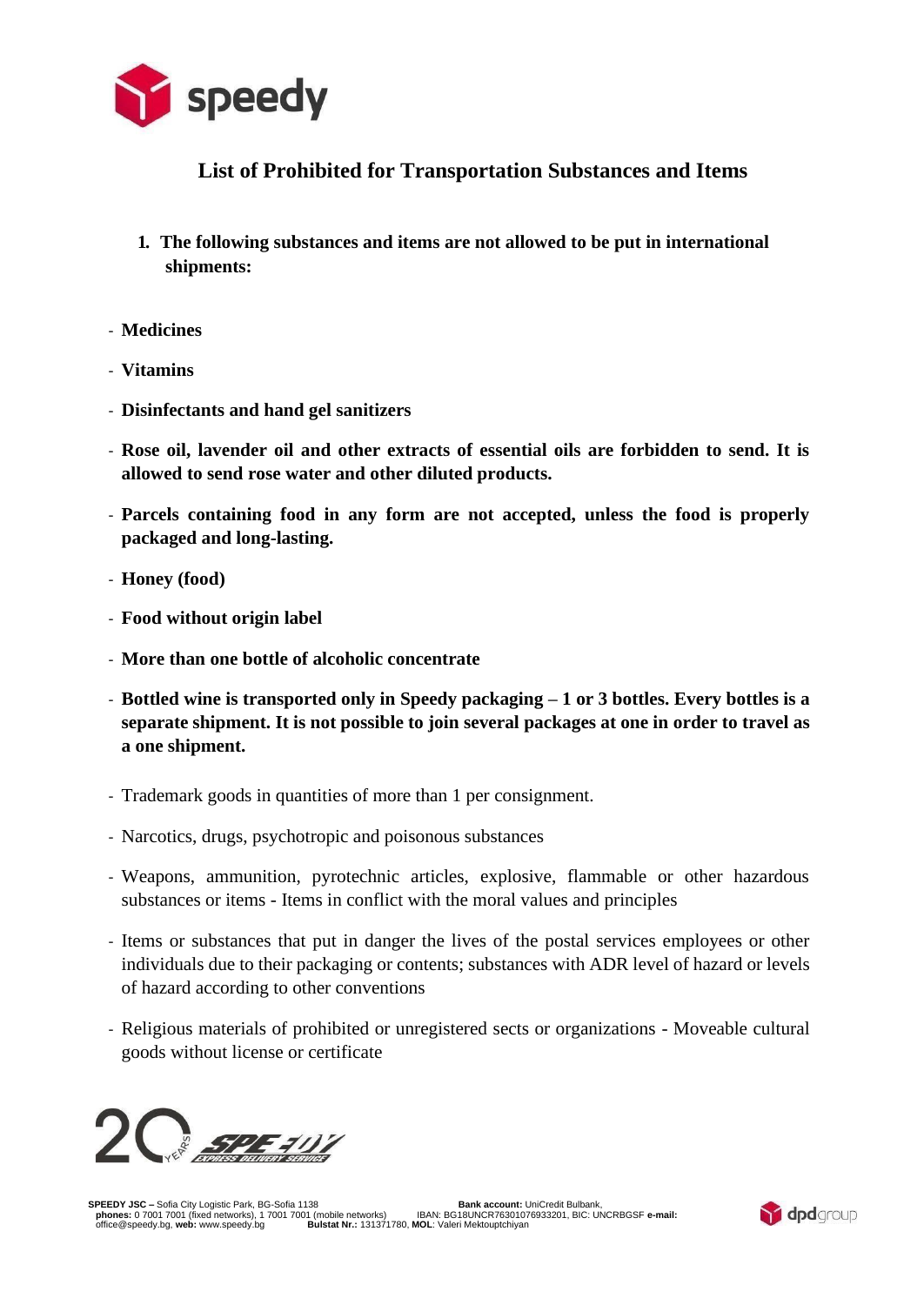

- Leather, carpets, watches or other jewelry or leather goods that correspond to a price of 520 EUR each or more.
- Perishable goods, live or dead animals, materials for medical or biological examinations, medical waste, human or animal remnants, body parts or organs, live plants.
- Items or substances requiring temperature transport
- Coins, banknotes, currency, securities (stocks and bonds), cash transfer orders, vouchers, entry tickets, phone cards or similar documents of value for the consignee, precious materials (platinum, gold, silver), worked or unworked precious stones, real pearls, unique jewelry, antiques, works of art or other items of value are prohibited
- Other items or substances listed in international contracts, as well as, items which import and distribution are forbidden in the country of destination
- Excise goods or tobacco refuse, which possession, import, transportation, supply and commercial sale are prohibited by the Excise Duties and Tax Warehouse Act
- Bottled alcoholic beverages with bands or labels, where nominal quantity in liters is pointed and is less or exceeds the capacity of the bottle
- Bottled alcoholic beverages without bands or labels, when such are mandatory, are forged or counterfeited or are expired
- DUTY FREE labeled bottled alcoholic beverages
- Tobacco products without bands or labels, when such are mandatory, are forged or counterfeited or are expired
- Tobacco products in bulks or in separate bulks, more than 40 units of opened packages, except for manually rolled on cigars
- DUTY FREE labeled tobacco products
- More than 40 pieces manually rolled cigarettes, pre-made of cigarette filtered tubes
- Tobacco waste that is not smoking tobacco (lighter fuel or cigarettes) Used excise bands or labels, goods that were labeled according to a repealed model, after the date the new labeling model has been introduced
- Samsung Galaxy Note 7



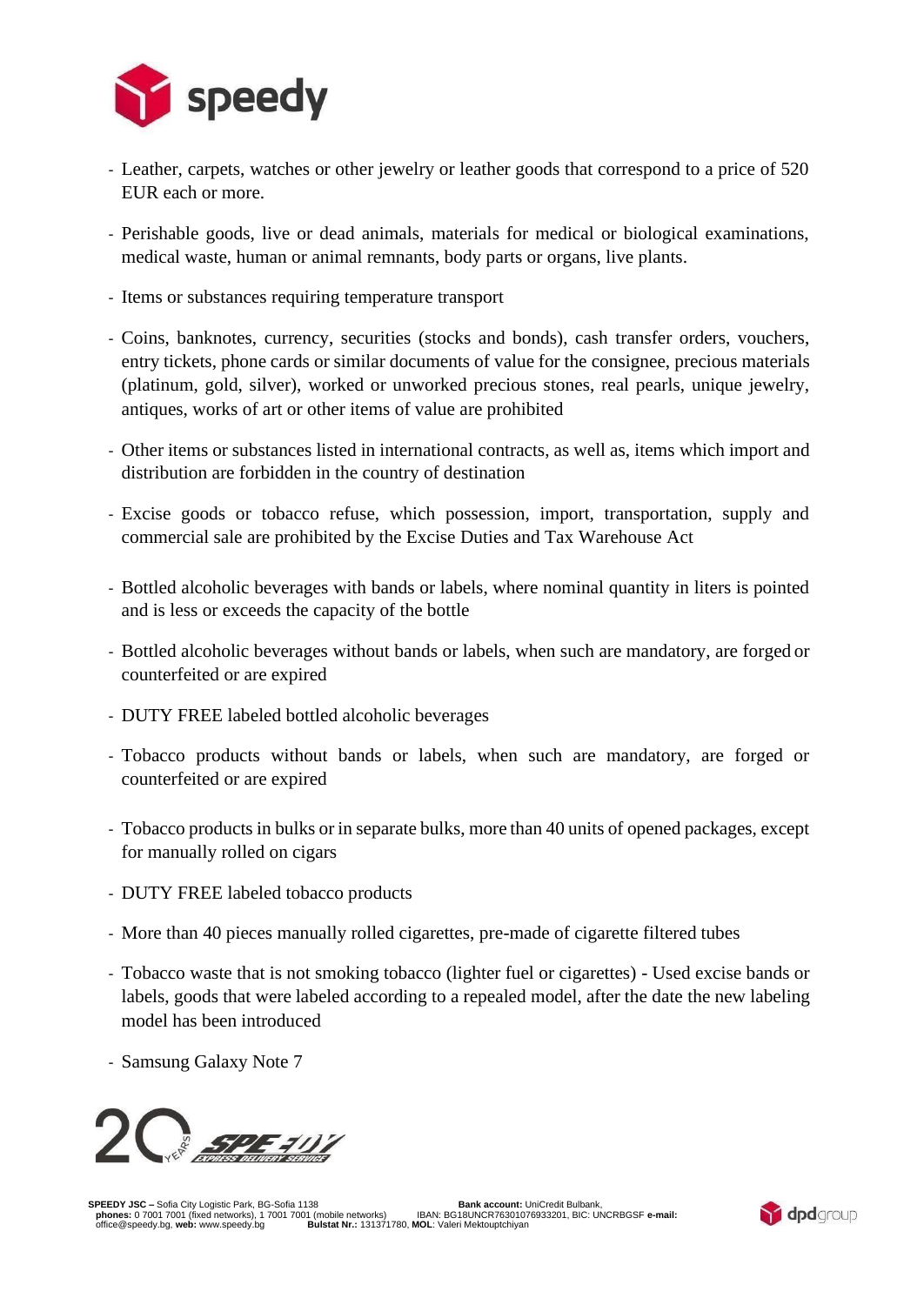

- Shipments that consist of more than one package
- DPD ECONOMY shipments that do not comply with ALL the requirements of the service at the same time (in other words, shipments that comply with two of the requirements but do not comply with the third, are not eligible for transportation):
- 1) Maximum weight 40 kg
- 2) The longest side of the package should not exceed 175 cm
- 3) The doubled sum of the length of the two shorter sides + the length of longest one should not exceed 300cm
- Shipments in suitcases, denks or other of that kind are not eligible for transportation. The content of the shipment should be put in a cardboard box in order to be accepted for transportation.

#### **2. Prohibited items for specific states:**

- France chocolate is prohibited
- **United Kingdom, Scotland Ireland – excise goods (alcohol and tobacco)**
- Sweden alcohol may only be sent to a customs registered consignee who is eligible to receive the product
- Turkey electronics, spare parts ( any kind of spare parts)
- **Russia – sending shipments to an individual is prohibited (only shipments containing documents are accepted, they can only be sent from a legal entity to a legal entitry).**

### **3. Items prohibited for transportation with AIR EXPRESS – air delivery:**

- Perfumes, dry ice, acetone, milk and milk products, dangerous goods – even in limited amounts